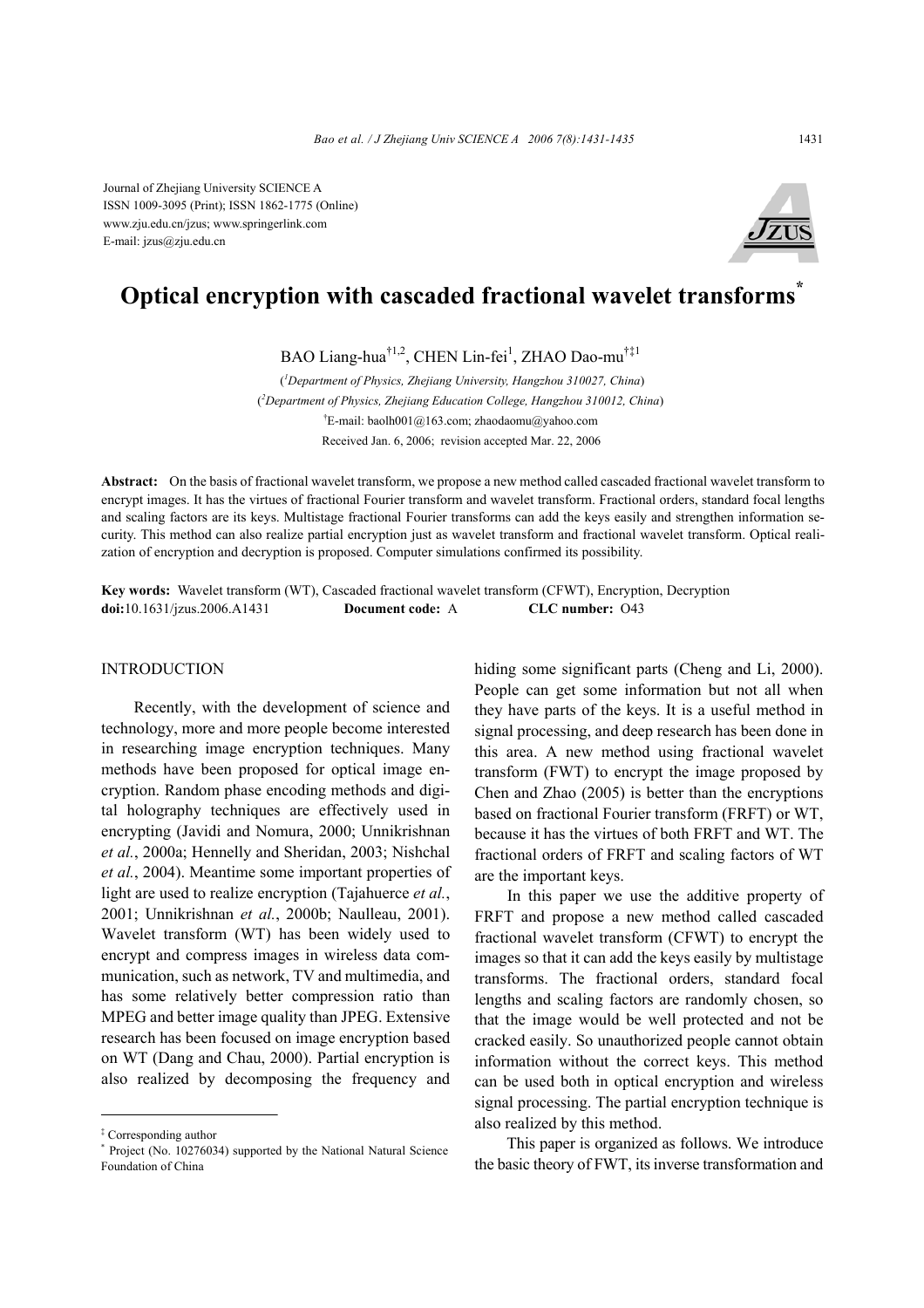its optical implementation in the second section. In the third section, the notion of CFWT is proposed and the optical realizations of encryption and decryption processes are also presented. Computer simulation results are shown in the fourth section. And finally we give some conclusions.

### FRACTIONAL WAVELET TRANSFORM

Two-dimensional hybrid FWT of *f*(*x*,*y*) (Mendlovic *et al*., 1997) can be defined as

$$
W(a_{mn}, \overline{b}) = \iiint B_{p_1, p'_1}(x, y; x', y') f(x, y) h_{a_{mn}\overline{b}}^*(x', y') dx dy dx'dy',
$$
 (1)

where  $B_{n, p'}(x, y; x', y')$  is the fractional kernel and is given by

$$
B_{p_1, p'_1}(x, y; x', y') = B_{p_1}(x, x')B_{p'_1}(y, y') \tag{2}
$$

and

$$
B_{p_1}(x, x') = \frac{\exp\{-i[\pi \text{sgn}(\sin \phi_1)/4 - \phi_1/2]\}}{|\lambda f_{s1} \sin \phi_1|^{1/2}}\n\times \exp\left[i\pi \frac{x^2 + (x')^2}{\lambda f_{s1} \tan \phi_1} - 2i\pi \frac{xx'}{\lambda f_{s1} \sin \phi_1}\right],
$$
\n(3)  
\n
$$
B_{p_1}(y, y') = \frac{\exp\{-i[\pi \text{sgn}(\sin \phi_2)/4 - \phi_2/2]\}}{|\lambda g_1|^2}.
$$

$$
|\lambda f_{s2} \sin \phi_2|^{1/2}
$$
  
 
$$
\times \exp\left[i\pi \frac{y^2 + (y')^2}{\lambda f_{s2} \tan \phi_2} - 2i\pi \frac{y y'}{\lambda f_{s2} \sin \phi_2}\right],
$$
 (4)

where  $p_1$  and  $p'_1$  are the fractional orders of FRFT,  $\varphi_1 = \pi p_1/2$ ,  $\varphi_2 = \pi p_2/2$ ,  $\lambda$  is the wavelength of incident light,  $f_{s1}$  and  $f_{s2}$  are the standard focal lengths in *x* and *y* directions, respectively. And  $h_{a_{mn}}(x', y')$  is the scaled and shifted wavelet function of mother wavelet function and is given by

$$
h_{a_{mn}\overline{b}}(x',y') = (a_ma_n)^{-1/2} h\left(\frac{x'-b_{x'}}{a_m},\frac{y'-b_{y'}}{a_n}\right),\qquad(5)
$$

where  $a_{mn}=(a_m,a_n)$  is the discrete scaling vector,  $\overline{\mathbf{b}} = (b_{x'}, b_{y'})$  is the shift vector and \* in Eq.(1) means the complex conjugate.

The inverse FWT is

$$
f(x, y) =
$$
\n
$$
\frac{1}{C} \iint \left[ \sum_{m} \sum_{n} \int \int \frac{1}{a_{m} a_{n}} W(a_{mn}, \overline{b}) h_{a_{mn} \overline{b}}(x', y') db_{x'} db_{y'} \right] (x', y')
$$
\n
$$
\cdot B_{-p_{1}, -p_{1}'}(x, y; x', y') dx'dy', \tag{6}
$$

FWT's optical configuration is proposed in Fig.1 showing that an FWT is implemented by joining an FRFT and a WT together. The multireference matched filter (MRMF) in the FWT configuration is described as

$$
MRMF(u, v) = \sum_{m} \sum_{n} \{H^*[\boldsymbol{a}_{mn}(u - nu_0, v - mv_0)]\}, (7)
$$

where  $H(u, v)$  is the Fourier transform of mother wavelet function  $h(x,y)$ . The spatial multiplexing distribution of MRMF is realized by a Dammann grating (Mendlovic and Konforti, 1993). And the optical implementation of inverse FWT can be obtained by a WT with the MRMF having the distribution of  $H[a_{mn}(u-nu_0,v-mv_0)]$  and a corresponding FRFT with −*p* order.



**Fig.1 Optical implementation for a 2D FWT.** *I***: Input plane;**  $O$ **:** Output plane;  $f$  and  $f_1$  are the focal lengths of the lenses;  $z_1$  is the distance between the lens and input **(or output) plane**

## CASCADED FRACTIONAL WAVELET TRANS-FORM

As we know, FRFT has additive property (Lohmann, 1993; Mendlovic and Ozaktas, 1993; Lohmann *et al.*, 1998), so we can realize the CFWT. The optical implementation is proposed in Fig.2a.

In Fig.1, according to the relationship  $f=f_s/sin\varphi$ ,  $z=f_s$ tan( $\varphi/2$ ) and  $\varphi=\pi p/2$ , it is easy to find that if the fractional orders of FRFT and scaling factors of WT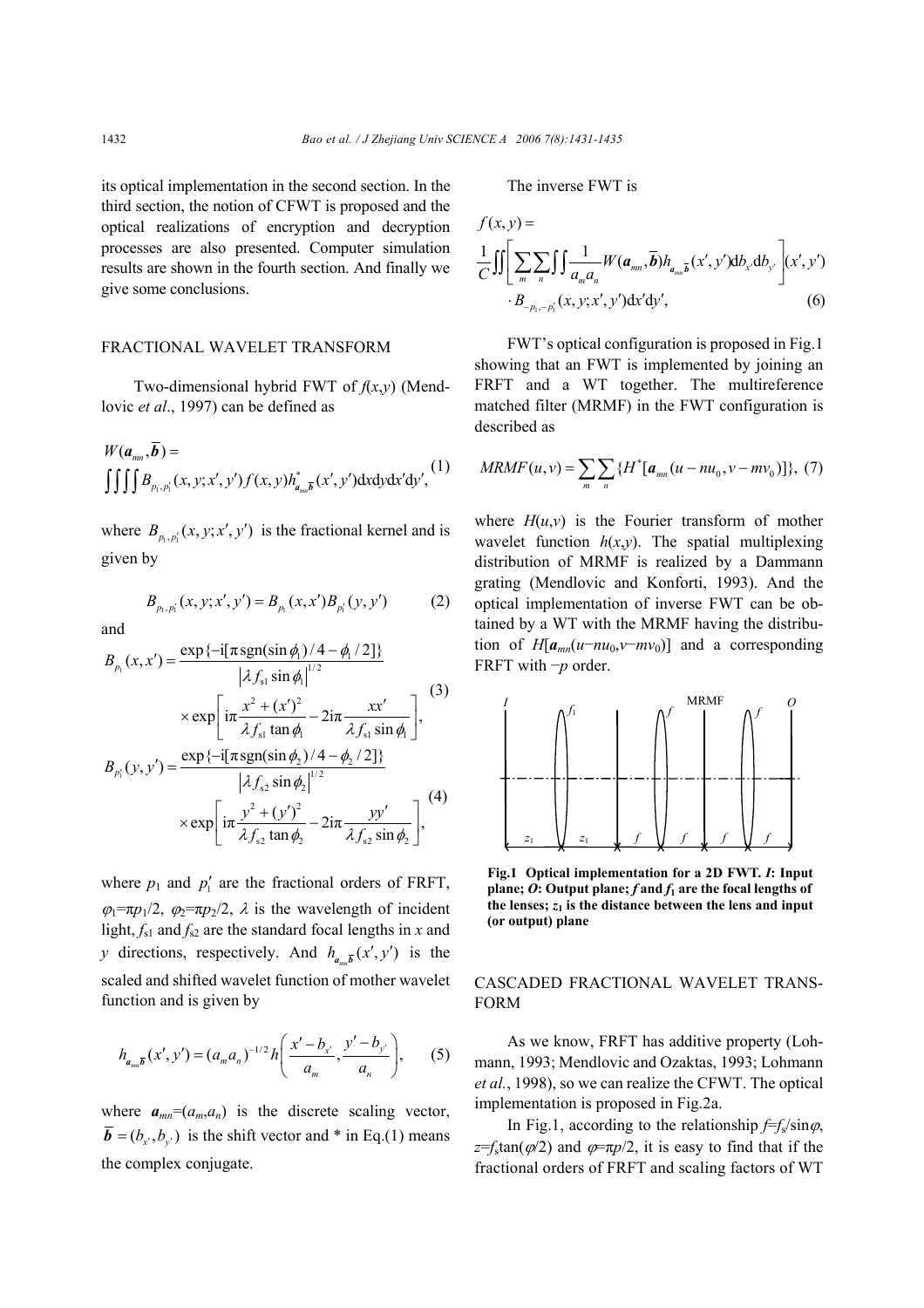are chosen, the optical system is determined and the image would be encrypted after it passes through the process. The fractional orders and scaling factors are two series of keys. Fig.2a also shows that if the image passes through the CFWT, the keys would be added easily. All the fractional orders  $p_1$ ,  $p_2$ , ...,  $p_n$  and scaling factors are its keys. So the security of the information is strengthened and unauthorized people cannot obtain the correct information easily. Only when all the fractional orders and scaling factors are known, could the image be well decrypted. The cascading condition is that all the stages of optical FRFTs have the same standard focal lengths (Liu *et al.*, 1995). Therefore the standard focal lengths can be regarded as the other keys in encryption.

The decryption process is given in Fig.2b. The encrypted image at first passes through an inverse WT and then the inverse FRFTs with  $p_n$ , ...,  $p_2$ ,  $p_1$  orders. According to the additive property of FRFT, the correct image would be decrypted at the output plane. If the scaling factors of the inverse WT or fractional orders of the inverse FRFTs are not correct, the image will not be correctly decrypted. Even if the fractional orders are correct, if the standard focal lengths are incorrect, according to the relationship  $f=f_s/sin\varphi$ ,  $z = f_s \tan(\phi/2)$  and  $\phi = \pi p/2$ , correct optical FRFTs cannot be obtained. The simulation results will be given in the following based on the foundation of the optical configuration.



**Fig.2 Optical realization of the encryption (a) and decryption (b) processes. SLM denotes spatial light modulator; CCD is the charge coupled device; MRMF is multireference matched filter; MRMF\* is the conjugate of MRMF**

### COMPUTER SIMULATIONS

For simplicity, in the simulation we assume  $p_1 = p'_1 = 0.7048$ ,  $p_2 = p'_2 = -2.1144$ ,  $f_3 = f_{31} = f_{32} = 300$ mm,  $a_m=a_n$ ,  $a_0=1$ ,  $a_1=2$  and  $a_2=4$ , respectively. Haar wavelet function is the mother wavelet function. In fact, we can choose any fractional orders of FRFTs, scaling factors of WT and standard focal lengths.

In Fig.3a, the original image is a fingerprint with 296×296 pixels. Fig.3b is the encrypted result based on Eq.(1). We cannot find any characteristics of the original image in the encrypted picture, and the encryption effect is quite good. Based on Eq.(6) Figs.3c~3f show the decryption results. Fig.3c is the wrong decryption with incorrect fractional orders  $p_1 = p'_1 = 0.2000$ ,  $p_2 = p'_2 = 0.4000$  and incorrect scaling factors  $a_0=2$ ,  $a_1=4$  and  $a_2=8$ , so information on the image cannot be obtained. Fig.3d is the decryption result with wrong fractional orders but correct scaling



**Fig.3 Computer simulations of encryption and decryption results. (a) Original input image (296×296); (b) Encryption results; (c) Incorrect decryption image; (d) Decryption image with incorrect fractional orders; (e) Decryption image with incorrect standard focal lengths; (f) Correct decryption result**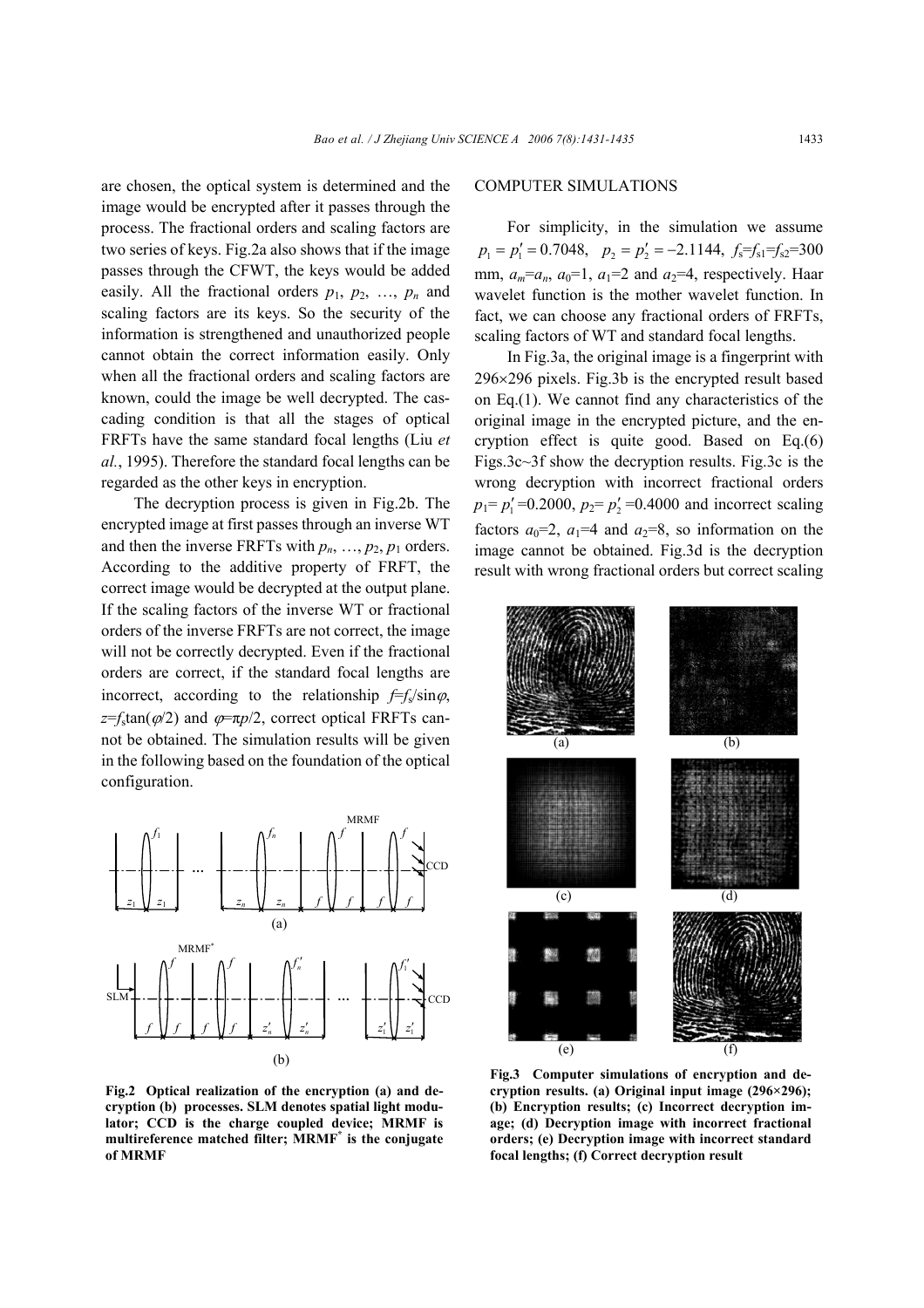factors,  $p_1 = p'_1 = 0.1000$ ,  $p_2 = p'_2 = 0.0410$ . And Fig.3e is decryption image with incorrect standard focal lengths  $f_s = f_{s1} = f_{s2} = 386$  mm, and shows that the correct standard focal lengths are also required in decryption even if the total fractional orders are correct. Fig.3f is the correct decryption result.

Fig.4 is total square error (TSE) of the decrypted image and original image versus the total fractional orders. It is defined as (Chen and Zhao, 2005)

$$
TSE = \iiint [f(x, y) - f_0(x, y)]^2 dxdy.
$$
 (8)



**Fig.4 Total square error (TSE) of the decrypted image and original image versus total fractional order**

In Fig.4, the *x*-axis denotes different total fractional order and *y*-axis denotes the value of *TSE* versus *p*. When  $p = -(p_1+p_2)=1.4096$ , it is noticed that *TSE* is minimal and the image is well decrypted. When the fractional order approaches the correct key, *TSE* is relatively small, and the reconstructed image will show some significant information on the original image. So when all the fractional orders in FRFTs are known, correct decryption would be realized. For an unauthorized person, even if he guesses the total fractional order by chance with combination of incorrect fractional orders  $p_1$ ,  $p_2$ , ...,  $p_n$ , without the correct standard focal lengths and scaling factors, he could not obtain the correct information. In fact, the fractional orders, standard focal lengths and scaling factors are randomly chosen, so it is impossible for unauthorized people to obtain correct information only by guess.

Generally, people often use WT to encrypt the image partially. Therefore when the fractional orders are correct, FWT can be used to encrypt the image partially (Chen and Zhao, 2005). In this paper it is noticed that CFWT can also be used to realize partial encryption. Fig.5 shows the partial encryption and decryption results. Fig.5a is the original image with 256×256 pixels. Fig.5b is the decryption result of losing some low frequency while Fig.5c is the result of losing some high frequency. And finally the decryption result with correct keys is given in Fig.5d.



**Fig.5 Computer simulations of partial encryption and decryption results. (a) Original input image (256×256); (b) Losing some low frequencies; (c) Losing some high frequencies; (d) Correct decryption image**

### **CONCLUSION**

In conclusion, we have proposed a new method named cascaded fractional wavelet transform (CFWT) to encrypt an image. Optical realization of encryption and decryption are proposed and some numerical simulations prove its reliability. This method has the virtues of both FRFT and WT. Fractional orders of FRFTs, scaling factors of WT and standard focal lengths are its keys and multistage transforms can add the keys easily. So the information is well secured. It can also realize partial encryption just as WT.